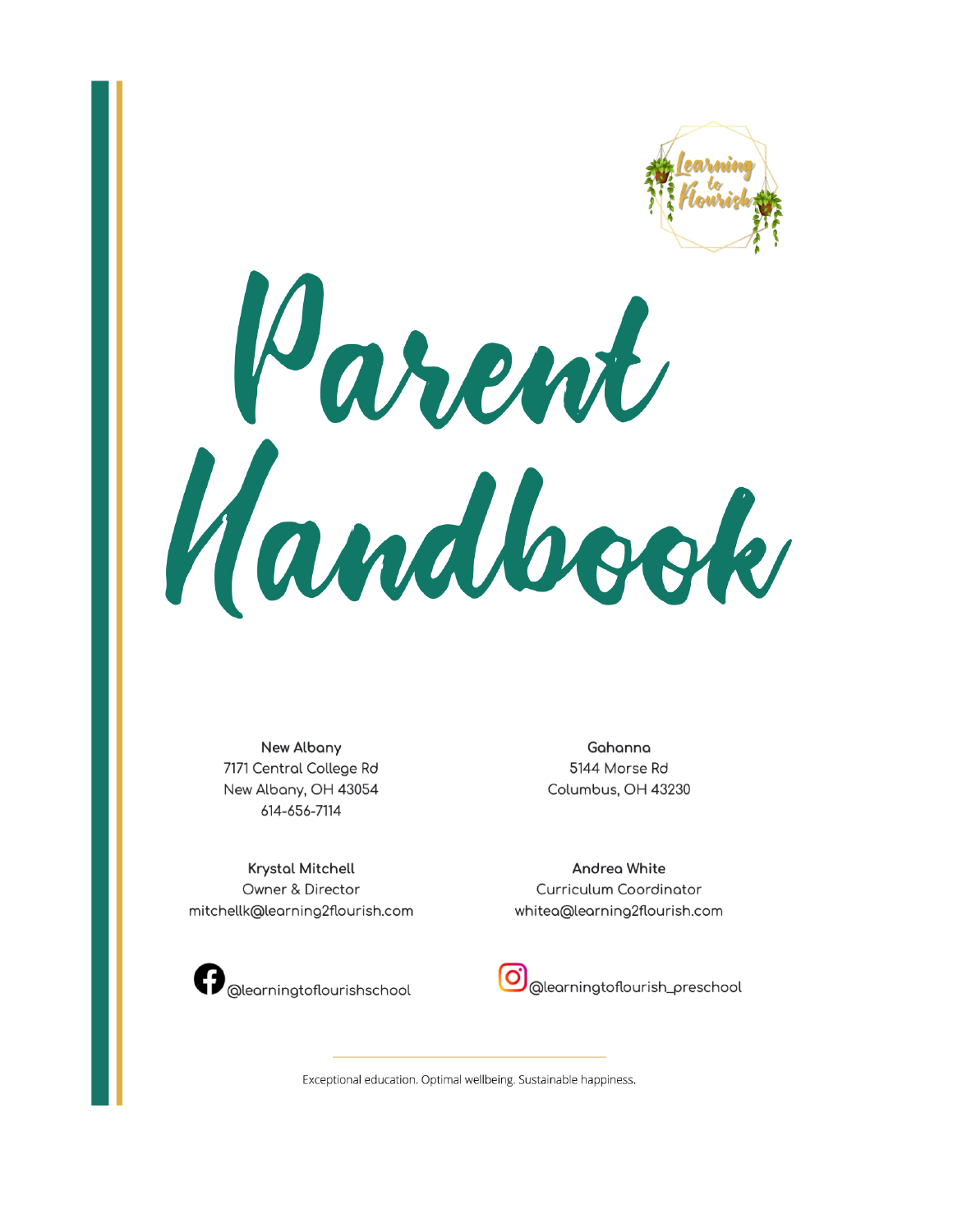

## **Mission Statement**

Our students thrive and develop a profound understanding of how to maintain optimal well-being, so they can lead happy and purpose-driven lives.

## **Program Philosophy**

There are several distinctive components that set Learning to Flourish apart from center-based daycares. At Learning to Flourish, we place a high premium on teaching our students and faculty the art of flourishing through Positive Education principles. Think of Positive Education as the intersection between Positive Psychology, and best educational practices.

At Learning to Flourish, our school's mission is to teach practices shown to have a long term impact on wellness. Our students learn to savor positive emotions, practice gratitude, social connectivity, resiliency, yoga, and mindfulness along with an appreciation for nature. Once you set foot inside our building, you'll quickly discover that our school environment feels like home. We've intentionally designed warm and inviting spaces where children thrive.

Our curriculum has been developed with research-based practices in mind. We value hands-on learning, multi-age grouping, independence development, positive self-esteem, creativity as a way of communication, and unbeatable low teacher-student ratios. The design of our daily schedule provides for a balance of self-directed play and guided discovery. We plan lessons with a simple and purposeful design, that guarantee results in both social-emotional and academic areas. At Learning to Flourish, we treat each child with love and respect.

## **Days and Hours of Operation**

Learning to Flourish is open Monday through Friday from 7:00 am to 5:00 pm. Please refer to the school calendar for scheduled closings.

We understand that occasionally unforeseen circumstances occur that will result in a late pick-up. To discourage chronic tardiness, we have a late fee payment scale which is listed below. We reserve the right to apply a late fee to your child's account after three late pick-ups in a single calendar year. Please give us a call if you anticipate being late.

|            | 5:05-5:09 | $5:10 - 5:14$ | $5:15 - 5:30$ |
|------------|-----------|---------------|---------------|
| Amount due | \$20      | \$40          | \$60          |

## Late Fee Payment Scale

The school has an open door policy. Parents are welcome to call or visit the school to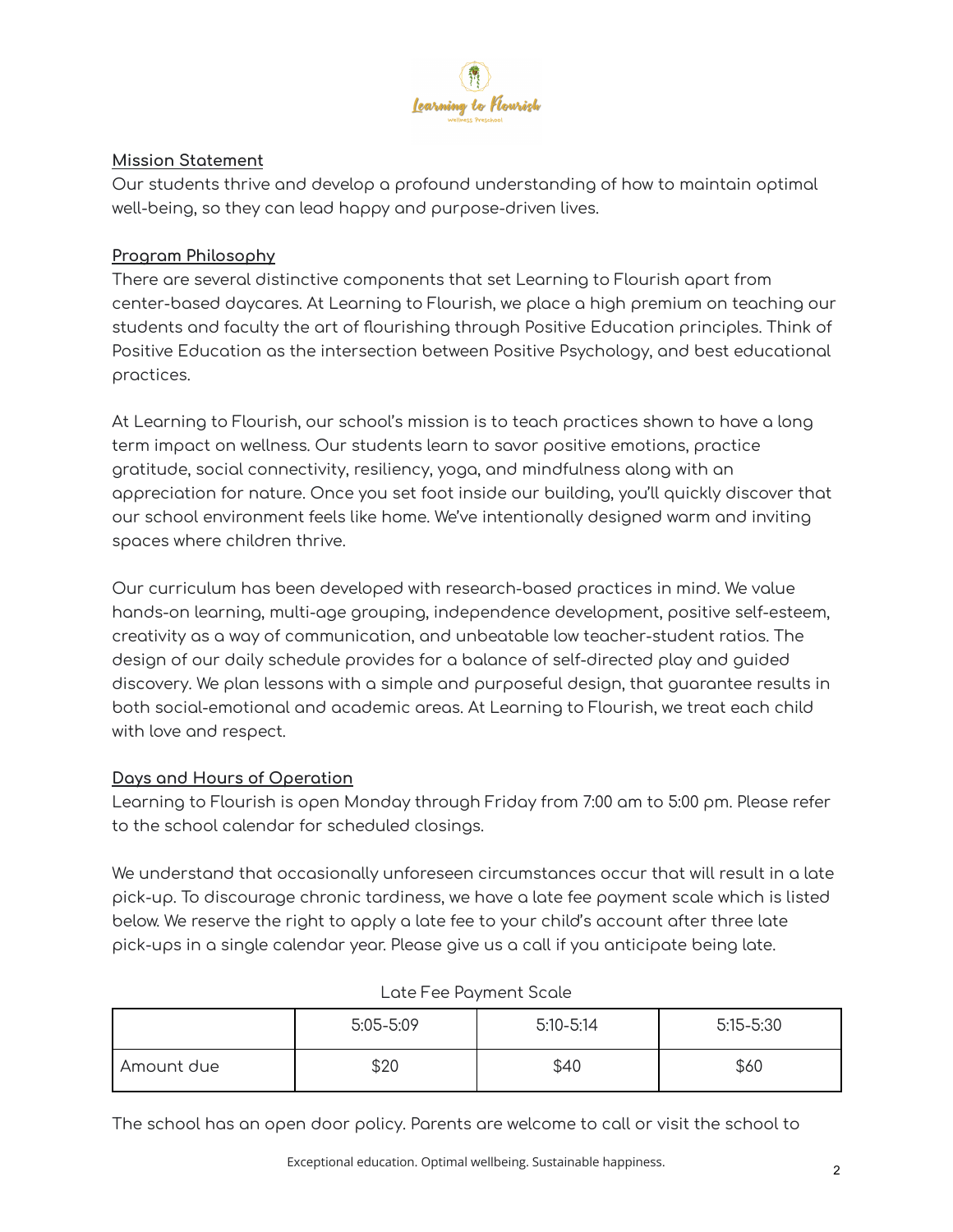

check on their child any time during the school day.

#### **Management and Licensing**

Learning to Flourish is owned and operated by Krystal Mitchell. Krystal lives in New Albany with her husband, Charles and their three boys. She has a Master's degree in education and she is a licensed teacher. Krystal taught Pre-Kindergarten, Kindergarten, and most recently, was a Reading Specialist at Columbus Academy. In this role, Krystal coached teachers, supported the implementation of curriculum, and facilitated professional development. Parents may also feel free to contact the owner, Krystal Mitchell via email at [mitchellk@learning2flourish.com](mailto:mitchellk@learning2flourish.com) at any time.

#### **5101:2-12-07 Center Parent Information**

The center is licensed to operate legally by the Ohio Department of Job and Family Services (ODJFS). This license is posted in a noticeable place for review.

A toll-free telephone number is listed on the center's license and may be used to report a suspected violation of the licensing law or administrative rules. The licensing rules governing child care are available for review at the center.

The administrator and each employee of the center is required, under Section 2151.421 of the Ohio Revised Code, to report their suspicions of child abuse or child neglect to the local public children's services agency.

Any parent of a child enrolled in the center shall be permitted unlimited access to the center during all hours of operation for the purpose of contacting their children, evaluating the care provided by the center or evaluating the premises. Upon entering the premises, the parent, or guardian shall notify the Administrator of his/her presence.

The administrator's hours of availability to meet with parents and child/staff ratios are posted in a noticeable place in the center for review.

The licensing record, including licensing inspection reports, complaint investigation reports, and evaluation forms from the building and fire departments, is available for review upon written request from the ODJFS. Inspections are also online at http://childcaresearch.ohio.gov/. Parents may search for a specific program and sign up to be notified when the program's latest inspection is posted online.

It is unlawful for the center to discriminate in the enrollment of children upon the basis of race, color, religion, sex, national origin or disability in violation of the Americans with Disabilities Act of 1990, 104 Stat. 32, 42 U.S.C. 12101 et seq. To file a discrimination complaint, write or call Health and Human Services (HHS) or ODJFS. HHS and ODJFS are equal opportunity providers and employers.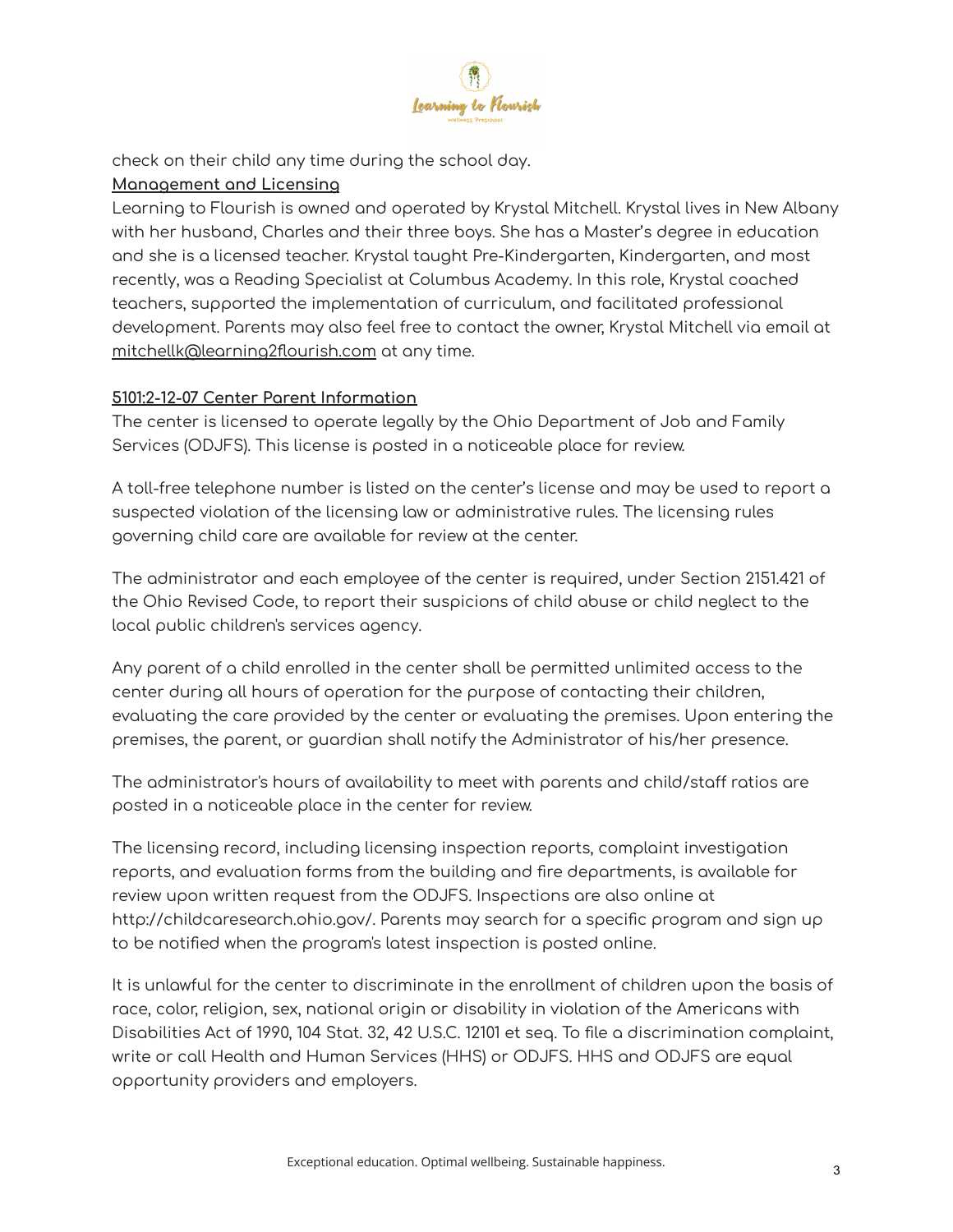

| Write or Call:                                                                      | Write or Call:                         |  |
|-------------------------------------------------------------------------------------|----------------------------------------|--|
| <b>HHS</b>                                                                          | <b>ODJFS</b>                           |  |
| Region V, Office of Civil Rights 233 N.<br>Michigan Ave, Ste. 240 Chicago, IL 60601 | Bureau of Civil Rights                 |  |
| (312) 886-2359 (voice)                                                              | 30 E. Broad St., 37th Floor            |  |
| (312) 353-5693 (TDD)                                                                | Columbus, OH 43215-3414                |  |
|                                                                                     | (614) 644-2703 (voice)                 |  |
| $(312)$ 886-1807 (fax)                                                              | 1-866-277-6353 (toll free)             |  |
|                                                                                     | $(614)$ 752-6381 (fax)                 |  |
|                                                                                     | 1-866-221-6700 (TTY) or (614) 995-9961 |  |

For more information about child care licensing requirements as well as how to apply for child care assistance, Medicaid health screenings and early intervention services for your child, please visit <http://jfs.ohio.gov/cdc/families.stm>.

## **ADA Requirements**

Learning to Flourish complies with the Americans with Disabilities Act requirements and therefore does not discriminate against persons with disabilities based on their disability. Learning to Flourish is not required to fundamentally alter our program to accommodate the needs of a child with disabilities. We will work with parents to make reasonable modifications to our policies and practices to meet the needs of children with disabilities unless this would require a fundamental alteration of our program or services. Furthermore, Learning to Flourish will provide services necessary for effective communication with children and adults with disabilities as long as it doesn't pose an undue burden. Children who pose a direct threat, a substantial risk of serious harm to the health or safety of others may be expelled from Learning to Flourish.

## **Parent Engagement**

We value collaborative relationships. Any parent of a child enrolled shall be permitted unlimited access to the center during all hours of operation for the purpose of contacting their children, evaluating the care provided or evaluating the premises. Upon entering the premises, the parent, or guardian shall notify the Administrator of his/her presence.

We strive to create a family atmosphere and encourage parents to contact us with any concerns or questions about their child. Parents can message us at any time through Procare. Learning to Flourish has two scheduled conference sessions, one in the fall and one in the spring. Parents may reach out to Krystal Mitchell to schedule additional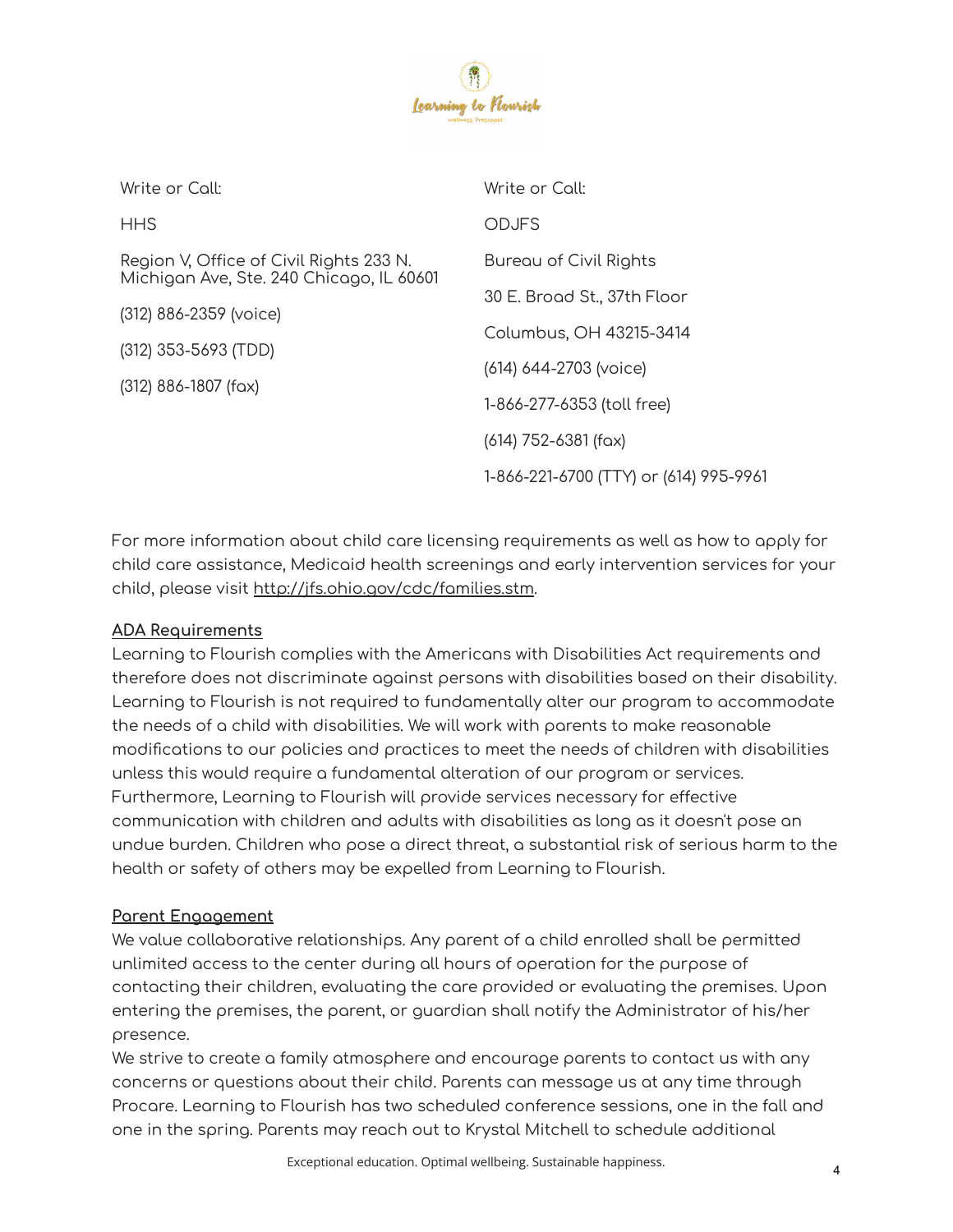

conferences or to express concerns at any point in the year.

# **Enrollment**

Enrollment is available all year. We do not conduct formal assessments to enroll children nor do we report child level data to ODJFS. Parents are encouraged to participate in a virtual or in-person tour to learn about the schools guiding principles and educational philosophy before enrolling. We want to ensure our families understand and agree with our educational practices to promote successful outcomes for all parties. An application must be submitted along with a non-refundable deposit of \$100 to enroll. Every family must attend an orientation before their child's first day of school. During orientation, parents will share important information about their child and learn about the school's safety protocol and general practices.

Prior to the start of school, we must receive all signed forms listed at the end of this document. Note the Medical Statement JFS 01305 form must be on file within 30 days of the child's first day of enrollment and is required to be updated every thirteen months thereafter. The Child Enrollment and Health Information JFS 01234 form must be updated annually. Please note Learning to Flourish will provide care for children who are not immunized for personal or religious reasons. ODJFS requires a written statement from the parent or guardian to support the aforementioned reasoning.

A supply fee of \$100 is due on the first day of school and then annually thereafter.

Parents may choose to add their child to our waitlist. The waitlist is a way to express strong interest but does not guarantee enrollment. We are committed to granting parents on the waitlist priority when spots become available. Parents will be contacted to be offered a spot before it is given to another child as long as the child is old enough to begin the program for which they are on the waitlist.

## **Tuition**

We offer a full-day, year around program. We strive to provide competitive prices that reflect our high standards and commitments:

- low teacher-student ratios
- hiring and retaining high-quality teachers
- hands-on project-based learning
- serving wholesome foods

|                 | Tot Program<br>(2 year olds) | Preschool<br>$(3 & 4$ year olds) | Prekindergarten<br>$(4 \& 5 \text{ year}$ olds) |
|-----------------|------------------------------|----------------------------------|-------------------------------------------------|
| Full-time       | \$304                        | \$297                            | \$297                                           |
| Part-time (MWF) | \$213                        | \$213                            | \$209                                           |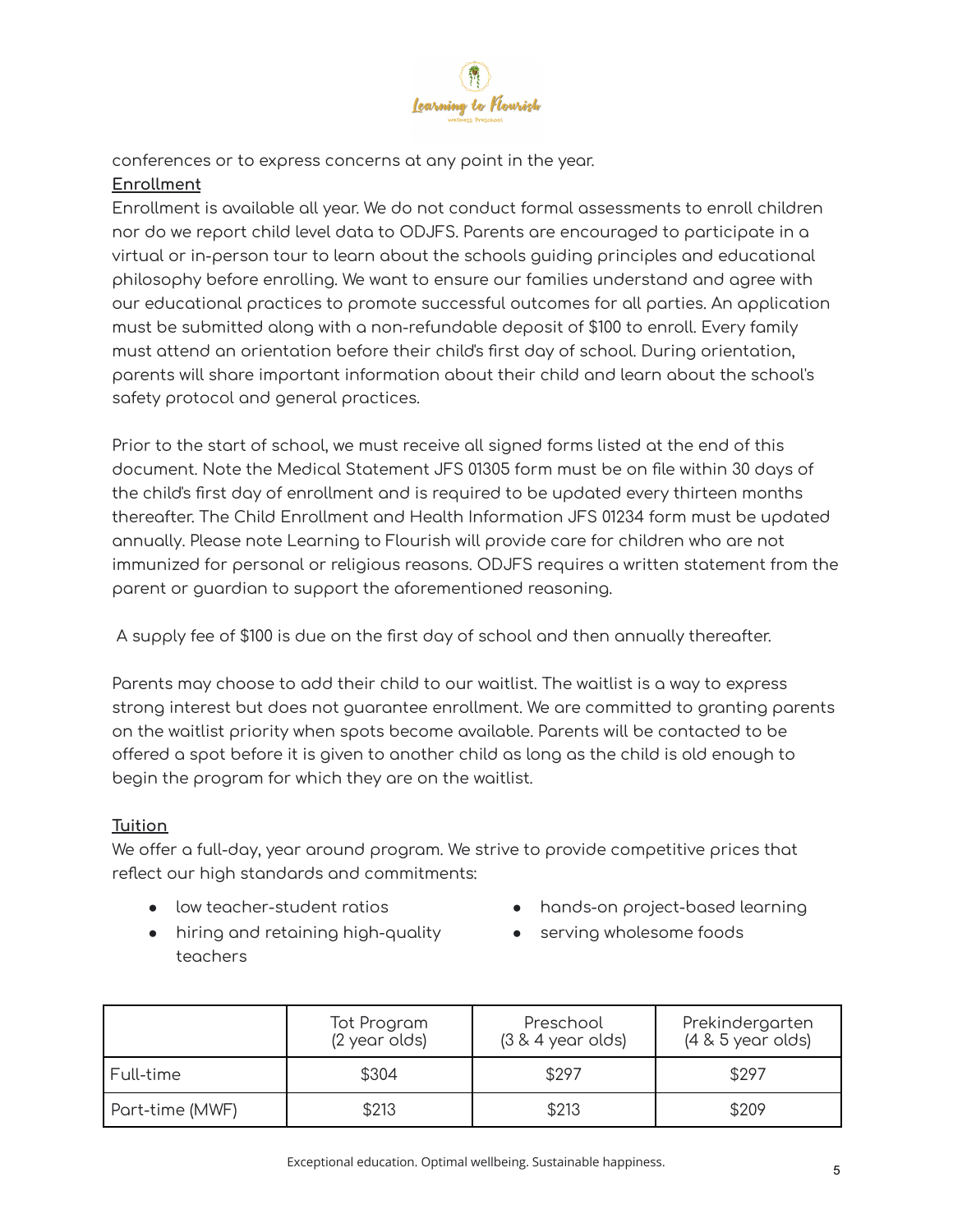

| Part-time (TR) | \$144                                                                            | \$144 | \$141 |  |
|----------------|----------------------------------------------------------------------------------|-------|-------|--|
|                |                                                                                  |       |       |  |
|                | <b>Summer Wellness Retreat</b><br>Rising Kindergarten through rising Fifth-Grade |       |       |  |
|                |                                                                                  |       |       |  |
| Full-time      | \$185                                                                            |       |       |  |

Tuition plans have a fixed rate of one fee per weekly billing period. Tuition is due regardless of attendance, school closure due to inclement weather, holidays, breaks, or unforeseen circumstances beyond Learning to Flourish's reasonable control including but without limitation to strikes, work stoppages, natural disasters, epidemics, pandemics, and civil or military disturbances.

We provide a 5% discount for families with multiple children. Tuition is due every Monday prior to the rendering of services. A late fee of \$30 will be applied to any account not paid in full by the end of business on Wednesday. A \$30 fee will be applied for declined transactions due to insufficient funds. Unpaid tuition for two weeks or greater will result in a cancellation of enrollment notice. In addition, recurring late payments will result in a cancellation of enrollment.

## **Enrichment Programs**

Learning to Flourish has partnered with local programs that have educational philosophies aligned to our school's guiding principles. One day each week, the children will have the opportunity to participate in an enrichment program led by experienced professionals trained in promoting physical wellness using various techniques such as dance, creative movement, and sports skills development. There is a fee of \$7.00 per class invoiced at the end of each month. Learning to Flourish will notify parents of enrichment program details, including the sponsor company's information, program leaders' names, start and end times, and dates for special performances. In addition, enrichment program leaders have obtained appropriate background checks in accordance with ODJFS requirements.

| 2022-2023 School Colendor |                                               |  |  |
|---------------------------|-----------------------------------------------|--|--|
| 3-Jan                     | <b>School Resumes</b>                         |  |  |
| 17-Jan                    | Observance of Dr. Martin Luther King, Jr. Day |  |  |
| $21-Feb$                  | Observance of President's Day                 |  |  |

# **School Calendar**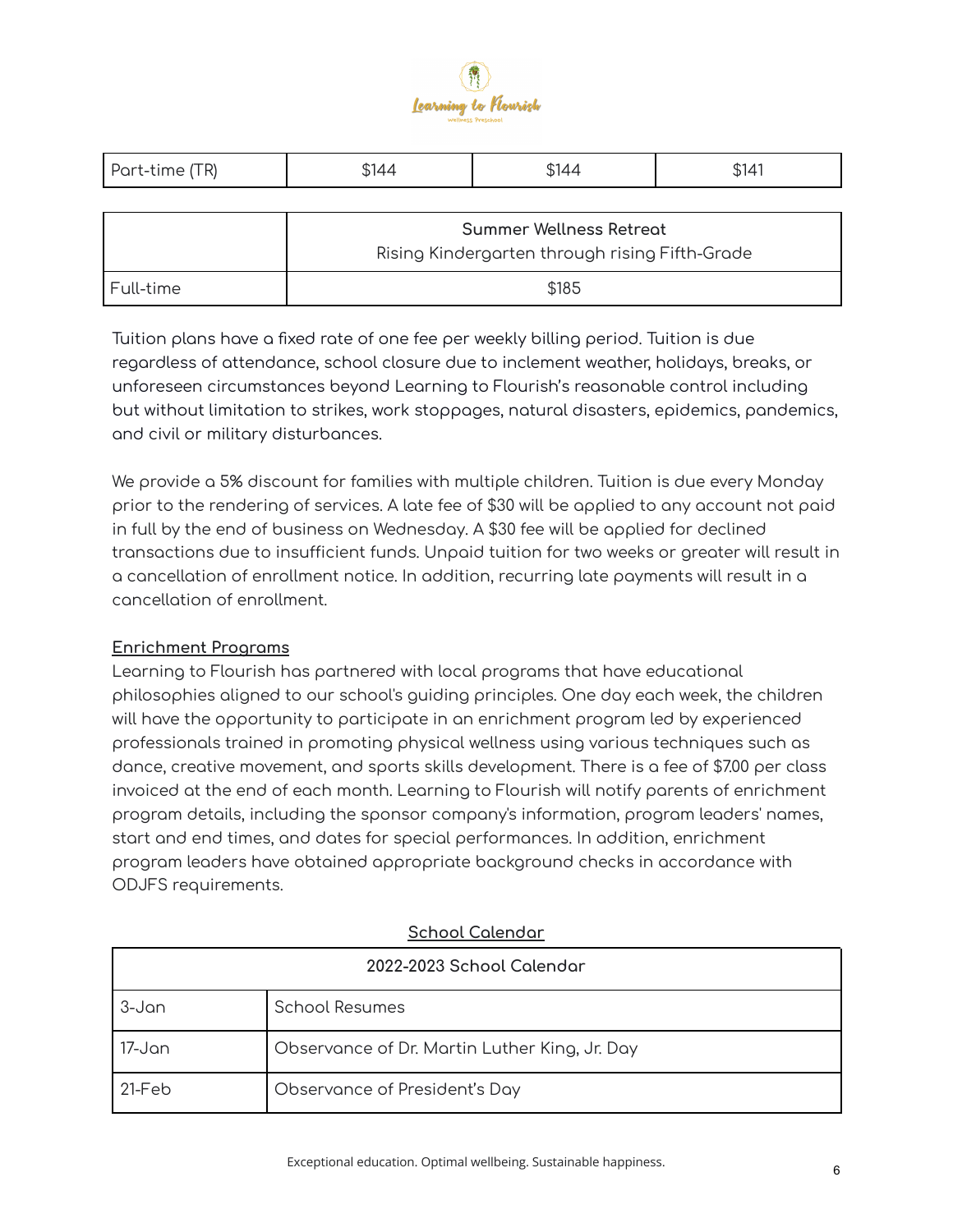

| 28/29-Mar | <b>Spring Recess</b>                            |
|-----------|-------------------------------------------------|
| 3-May     | Election Day (No School at New Albany Location) |
| 12-May    | <b>Evening Conferences</b>                      |
| 30-May    | Observance of Memorial Day                      |
| 6-Jun     | Wellness Retreat Begins                         |
| 4-Jul     | Observance of Independence Day                  |
| $12-Aug$  | Wellness Retreat Concludes                      |
| $5-$ Sep  | Observance of Labor Day                         |
| 8-Nov     | In-Service Professional Development (No School) |
| 13-Nov    | <b>Evening Conferences</b>                      |
| 24/25-Nov | Thanksgiving Break                              |
| 22-Dec    | Winter Break Begins                             |
| $2-Jan$   | <b>School Resumes</b>                           |

## **Weather Closings**

We will close for level 2 and level 3 snow emergencies. We will notify parents of closures via our Facebook page and text messaging.

## **The Learning Process**

We see children as capable of engaging in thoughtful discussions and we encourage them to share their learning with others. We believe with scaffolding and appropriate guidance, children can lead their own educational journey. The flow of the school day allows for a balance of self-directed play and teacher guided activities. In the morning, children can choose between painting, PlayDoh, exploration with magna-tiles, practicing cutting skills, etc. We consciously rotate materials so the children are exposed to a wide variety of engaging activities.

Our educational philosophy gives children the opportunity to independently practice academic skills using multiple approaches to develop a deep understanding of fundamental skills. The teachers place engaging materials out for children to explore and create independently. Our teachers are skilled in providing carefully planned lessons that meet the children's individual needs. The learning goals identified within each lesson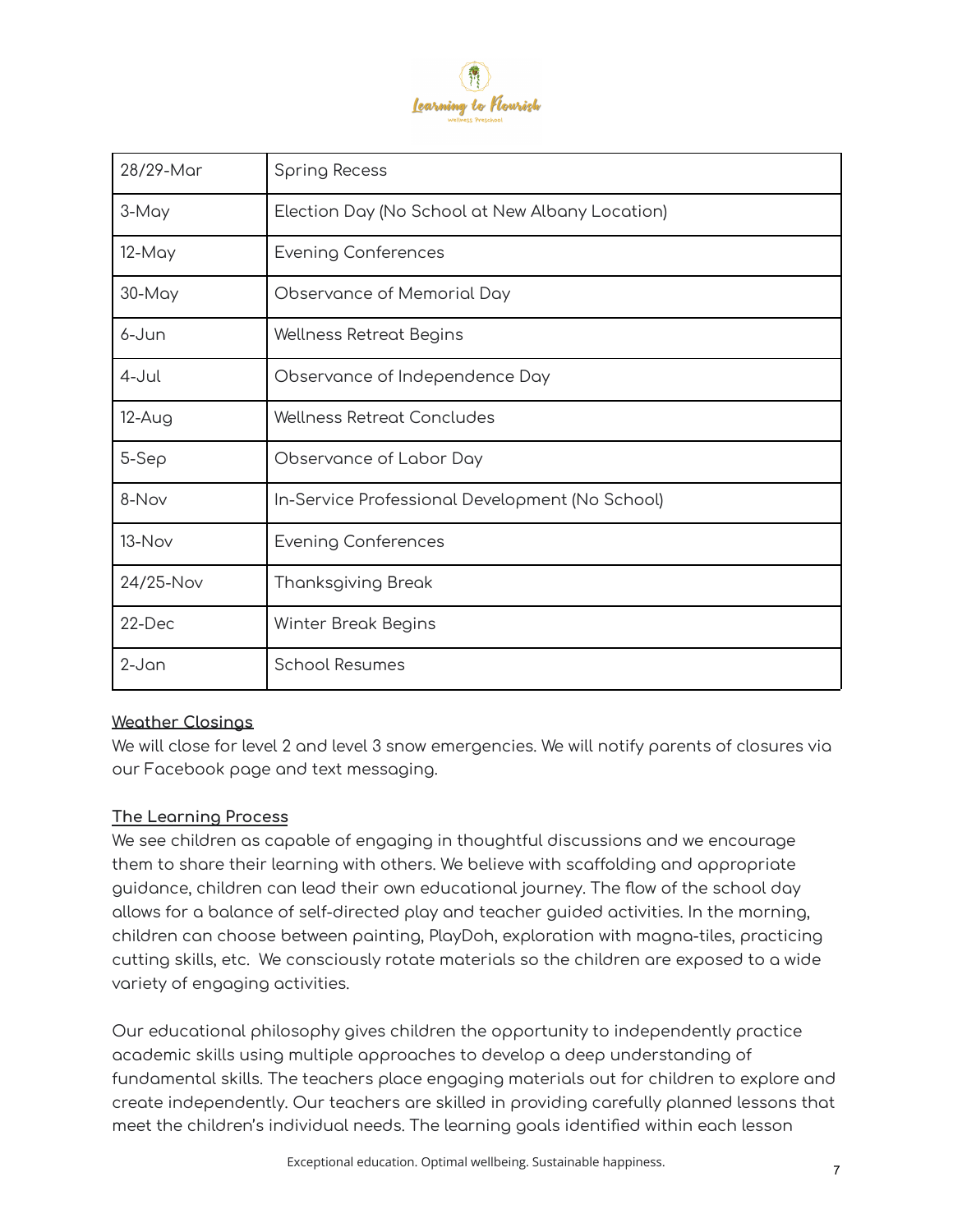

reinforce early literacy and cooperative math concepts. In addition, Studio thematic units support project-based learning and are developed around the childrens' interests.

Another important attribute of our program is our focus on Outdoor Education. This program is paramount to our core values because we believe it encourages kids to explore, take risks, develop resiliency, and build their endurance.

# **Daily Schedule & Programs**

Please refer to the Program Guide for detailed information about each program Learning to Flourish offers.

# **Tot Schedule**

- 7:00-8:00 Self-directed play and studio projects
- 8:00-8:20 Cooperative math
- 8:20-8:30 Fingerplay rhymes and songs
- 8:30-8:50 Breakfast & diapers bathroom routine
- 8:50-9:10 Yoga
- 9:10-9:30 Guided academic discovery activities
- 9:30-9:50 Community meeting and mindfulness
- 9:50-10:10 Guided academic discovery lessons and self-directed play
- 10:10-10:30 Diapers bathroom routine
- 10:30-11:00 Outdoor exploration and play
- 11:00-11:30 Creative expression
- 11:30-12:00 Lunch
- 12:00-12:15 Diapers & bathroom routine
- 12:15-12:30 Read aloud and independent reading
- 12:30-3:00 Nap
- 3:00-3:30 Diapers bathroom routine and snack
- 3:30-4:00 Outdoor exploration and play
- 4:00-4:20 Studio project or cooperative math
- 4:20-4:30 Fingerplay rhymes and songs
- 4:30-5:00 Self-directed play and closing circle

## **Preschool Schedule**

- 7:00-8:15 Self-directed play and studio projects
- 8:15-8:45 Breakfast and bathroom
- 8:45-9:15 Guided academic discovery activities
- 9:15-9:45 Community meeting
- 9:45-10:15 Outdoor exploration and play
- 10:15-10:45 Guided academic discovery lessons
- 10:45-11:15 Yoga and mindfulness
- 11:15-11:30 Read aloud and independent reading
- 11:30-12:00 Lunch and bathroom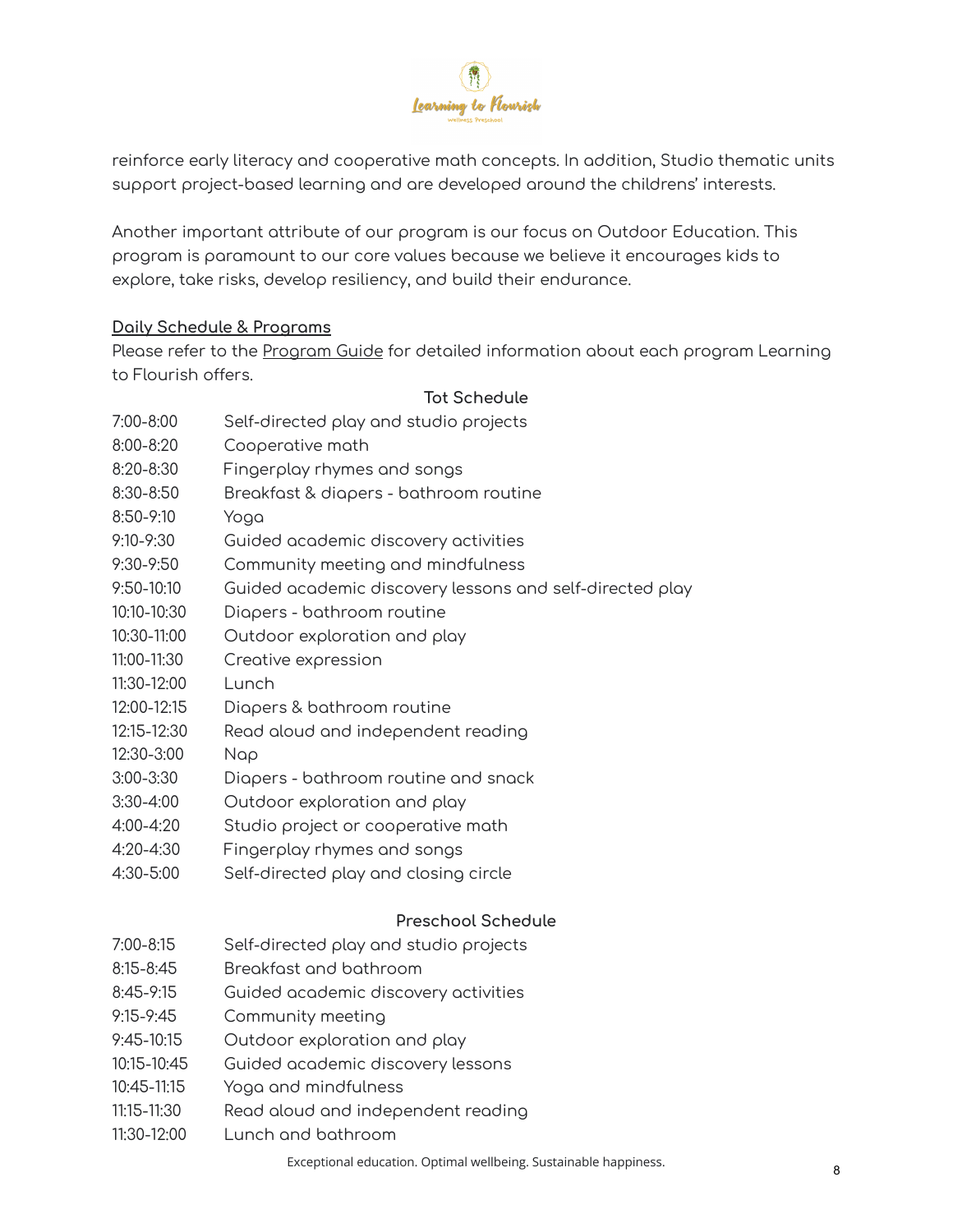

- 12:00-3:00 Nap
- 3:00-3:30 Snack and bathroom
- 3:30-4:00 Studio project
- 4:00-4:30 Outdoor exploration and play
- 4:30-4:50 Academic trays or cooperative math
- 4:50-5:00 Read aloud and closing circle

#### **Pre-Kindergarten Schedule**

- 7:00-8:00 Self-directed play and academic trays
- 8:00-8:20 Creative expression
- 8:20-8:30 Bathroom
- 8:30-8:50 Breakfast
- 8:50-9:00 Mindfulness
- 9:00-9:20 Community meeting
- 9:20-9:30 Handwriting
- 9:30-10:00 Positive education
- 10:00-10:45 Early literacy
- 10:45-11:00 Self-directed play and academic trays
- 11:00-11:15 Bathroom
- 11:15-11:45 Outdoor exploration and play
- 11:45-12:15 Lunch
- 12:15-12:30 Read aloud or independent reading
- 12:30-1:00 Bathroom and yoga
- 1:00-3:00 Rest time
- 3:00-3:30 Snack and bathroom
- 3:30-4:00 Cooperative math
- 4:00-4:30 Studio projects
- 4:30-5:00 Outdoor exploration and play

#### **Program Transitions**

Learning to Flourish values multi-age groupings. Each program is designed to accommodate children within an age range of 1 to 1.5 years. Teachers and parents will make a collective decision based on evaluating the whole-child to determine when to transition a child into the next program. Parents will receive written notification of program transitions at least one week prior to the move.

#### **Class Sizes**

We believe children thrive due to responsive and warm interactions with teachers. We pledge to maintain teacher-to-student ratios well below state licensing requirements.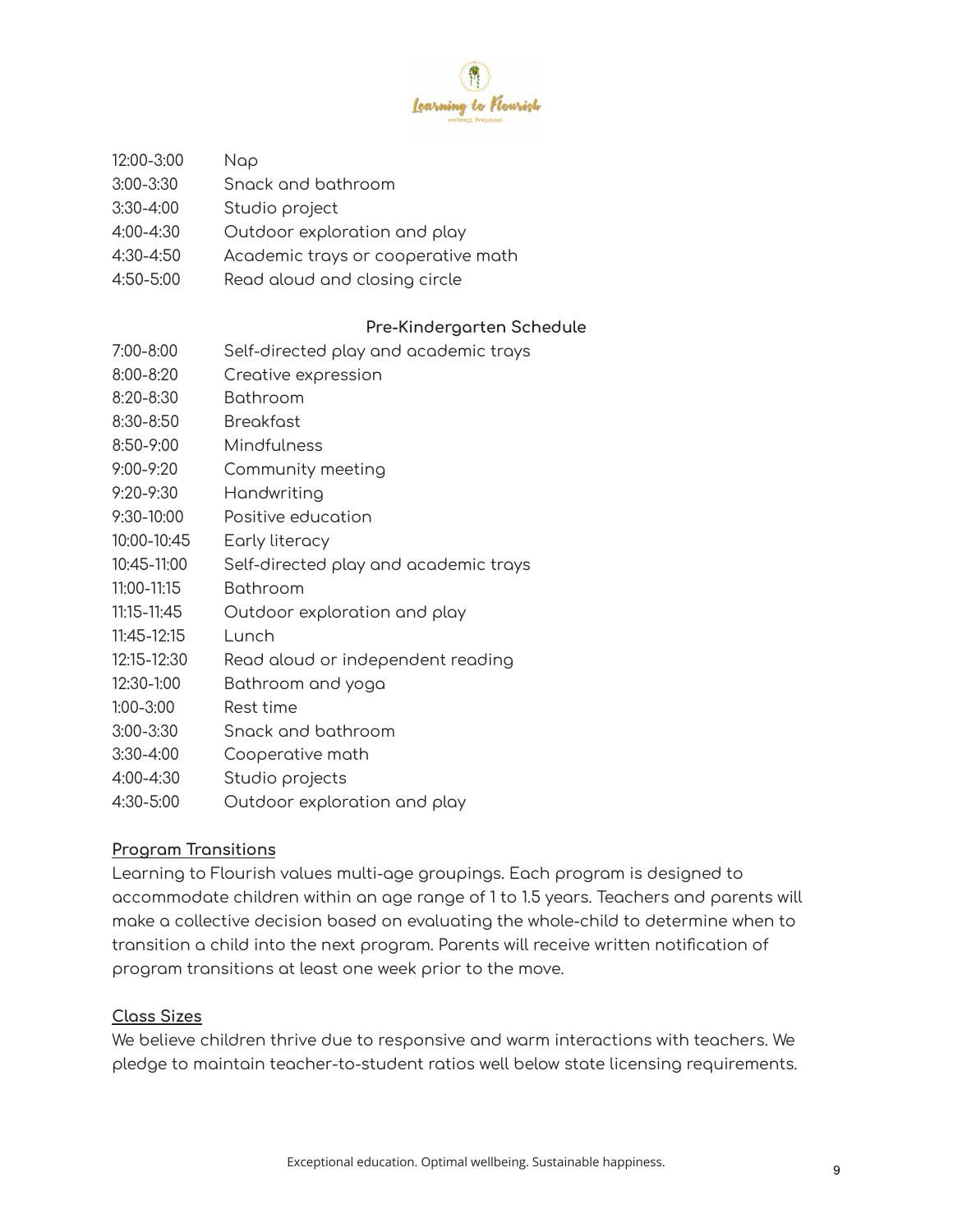

Appendix A to Rule 5101:2-12-18

#### State of Ohio Ratio

#### Staff/Child Ratios, Age Grouping and Maximum Group Size

| <b>Age of Children</b>                                                                                                  | <b>Child Care Staff</b><br><b>Member/Child Ratio</b> | <b>Maximum</b><br>Group<br><b>Size</b> |
|-------------------------------------------------------------------------------------------------------------------------|------------------------------------------------------|----------------------------------------|
| <b>Young Infants</b><br>(birth to less than 12 months)                                                                  | $1:5$ or<br>$2:12$ in same room                      | 12                                     |
| <b>Older Infants</b><br>(at least 12 months and less than 18 months)                                                    | 1:6                                                  | 12                                     |
| <b>Young Toddlers</b><br>(at least 18 months and less than 2 1/2 years)                                                 | 1:7                                                  | 14                                     |
| <b>Older Toddlers</b><br>(at least 2 1/2 years and less than 3 years)                                                   | 1:8                                                  | 16                                     |
| <b>Young Preschoolers</b><br>(at least 3 years and less than 4 years)                                                   | 1:12                                                 | 24                                     |
| <b>Older Preschoolers</b><br>(at least 4 years and not enrolled in or eligible to be<br>enrolled in kindergarten)       | 1:14                                                 | 28                                     |
| <b>Young Schoolagers</b><br>(enrolled in or eligible to be enrolled in<br>kindergarten or above and less than 11 years) | 1:18                                                 | 36                                     |
| <b>Older Schoolagers</b><br>(at least 11 years and less than 15 years)                                                  | 1:20                                                 | 40                                     |

| Learning to Flourish<br>New Albany | Tot Program<br>(2 year olds) | Preschool<br>$(3 & 4$ year olds) | Prekindergarten<br>$(4 & 5$ year olds) |
|------------------------------------|------------------------------|----------------------------------|----------------------------------------|
| Child Care<br>Staff/Child Ratio    | 1:6                          | 1:10                             | 1:12                                   |
| Maximum Group<br>Size              |                              | 10                               |                                        |

| Learning to Flourish<br>Gahanna | Tot Program<br>(2 year olds) | Preschool<br>$(3 & 4$ year olds) | Prekindergarten<br>$(4 & 5$ year olds) |
|---------------------------------|------------------------------|----------------------------------|----------------------------------------|
| Child Care<br>Staff/Child Ratio | 1:6                          | 1:8                              | 1.9                                    |
| <b>Maximum Group</b><br>Size    |                              |                                  |                                        |

## **Meals and Snacks**

We serve a morning snack at 8:30 am. Our wholesome lunches include organic meat, dairy, and eggs. We use whole grains products and strive to provide fresh fruits and vegetables daily. We serve lunch with organic vitamin D cow's milk or oat milk. In compliance with the Ohio Department of Job and Family Services (ODJFS) regulations, parents must complete a form to request oat milk. We do not serve formula or breast milk. Drinking water is freely available to the children throughout the day. After a nap, the children will have a healthy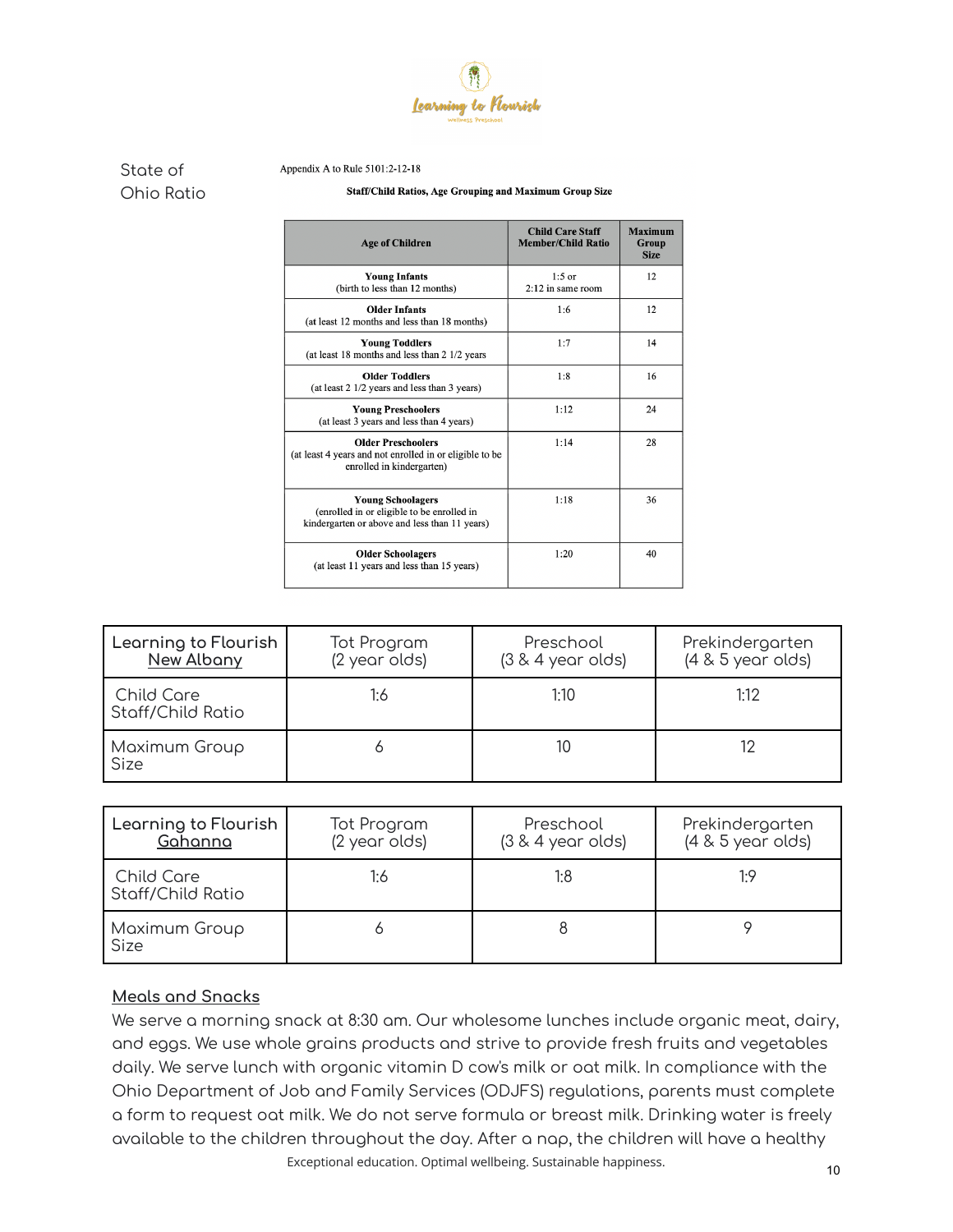

snack. Meals meet one-third of the child's recommended daily dietary allowance as specified by the United States Department of Agriculture. The contents of meals and snacks are selected from the four basic food groups including meat or meat alternative, breads and grains, fruits and vegetables, and fluid milk. We will work with parents to make adjustments to the menu due to allergies, food sensitivities, and preferences. We require a physician's written instructions for administering medical food when an entire food group is eliminated for a child's diet. Refer to the Program Guide for more detailed information regarding our menu. Students are welcome to pack a lunch for religious, cultural, or medical reasons. The children must engage in independent self-feeding for all meals with developmentally appropriate eating utensils.

# **Clothing & Weather**

At Learning to Flourish, we place a strong emphasis on outdoor play. We allot about 30 minutes in the morning and 30 minutes in the afternoon for outdoor education and play. Per ODJFS requirements, suitable weather for outdoor play is a minimum of 25  $\degree$ F with consideration given for wind chill factor and a maximum of 90 ℉ with considerations given may include but are not limited to temperature, humidity, wind chill, ozone levels, pollen count, lightning, rain or ice. We will play outdoors as much as possible within those guidelines. Indoor gross motor activities and games are incorporated into the daily rhythm when we cannot go outside due to weather or safety issues. We encourage our students to explore the outdoors freely. We ask that parents dress their children in comfortable clothing appropriate for the weather and messy outdoor play. We also ask that parents provide us with three pairs of extra clothes in case their child's clothes get soiled. The children should have snow pants, boots, gloves, and hats to be left at the school during the winter months. During the spring, we ask that parents provide rain boots. Please note your child's clothing may get dirty. Parents should clearly label all belongings. Open-toed shoes are not permitted.

## **Absences**

Please notify the school if your child will be absent. If a child has been absent for two or more consecutive days without the proper notice then the school will contact the family. Full tuition is due regardless of absences or planned vacations.

## **Security Measures**

Learning to Flourish has set in place a number of preventative measures to ensure the safety of all children and staff.

- Children will be released to legal parents or guardians, unless prior written notice has been provided. Parents must complete a pick up form prior to the child's first day.
- Children are supervised by at least one teacher at all times.
- Students must have completed an authorized pick-up form on file.
- Adults on the authorized pick-up list must show photo identification.
- An adult is required to escort children to their classroom at drop off and greet the Exceptional education. Optimal wellbeing. Sustainable happiness.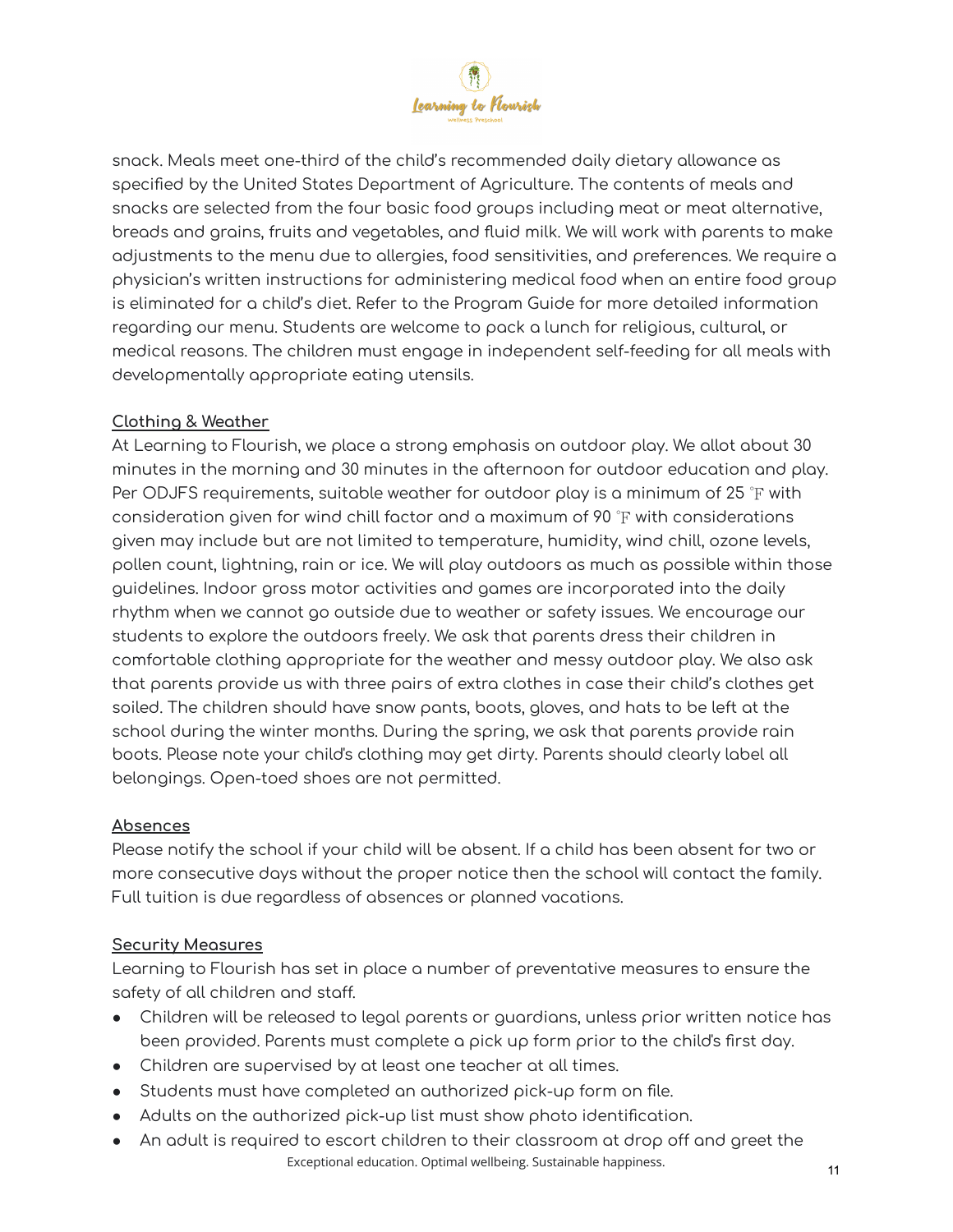

teacher from the door.

- Learning to Flourish is a locked facility that requires a code for access.
- Learning to Flourish has safety plans in place to address serious emergencies. These plans are on file with ODJFS.
- The school has fire and tornado plans in place. Drills are practiced regularly as required by ODJFS. Evacuation routes are posted in each classroom.
- Teachers have access to a phone that has been provided by the school.
- No smoking is allowed on school grounds.
- Firearms are not permitted on school grounds.
- We will release children according to legal custody agreements.
- Learning to Flourish will follow up with parents/guardians if a child is scheduled to arrive from another program or activity but does not arrive.

## **Health Protocol**

As required by ODJFS Learning to Flourish requires all employees to complete First Aid and CPR training, recognizing Communicable Diseases, identifying Child Abuse and Neglect training within their first 90 days.

- Our families participate in orientation to learn about our safety protocols and procedures.
- Families must keep their sick children at home.
- Upon arrival, we take every child's temperature each morning with a no contact thermometer.
- If a child shows signs of illness, they will be safely isolated. We will ask the child's parent or guardian to pick them up immediately.
- We enforce frequent hand-washing and hand sanitizer is always available.
- To maintain the safety of our students, we restrict visitors inside the classroom.
- We adhere to a cleaning schedule. We clean and disinfect high contact areas.
- We have eliminated soft toys and dramatic play indefinitely.
- Each child has their own supply box.
- The school will provide all naptime linens and wash them weekly.
- We restrict shoes from being worn inside the classrooms.
- We restrict children from bringing anything into the school from home.
- Teachers have access to first aid kits, communicable disease charts, emergency contact information, and children's medical histories, as needed.

## **Sick Policy**

Keeping our students safe and healthy is our number one priority at Learning to Flourish. Refer to the Program Guide for a complete list of our health and safety protocol. We take our responsibility of keeping our students healthy very seriously and ask that our families do as well. To prevent the spread of germs, sick children must not come to school. Children can return to school once they have been fever-free for 24 hours, haven't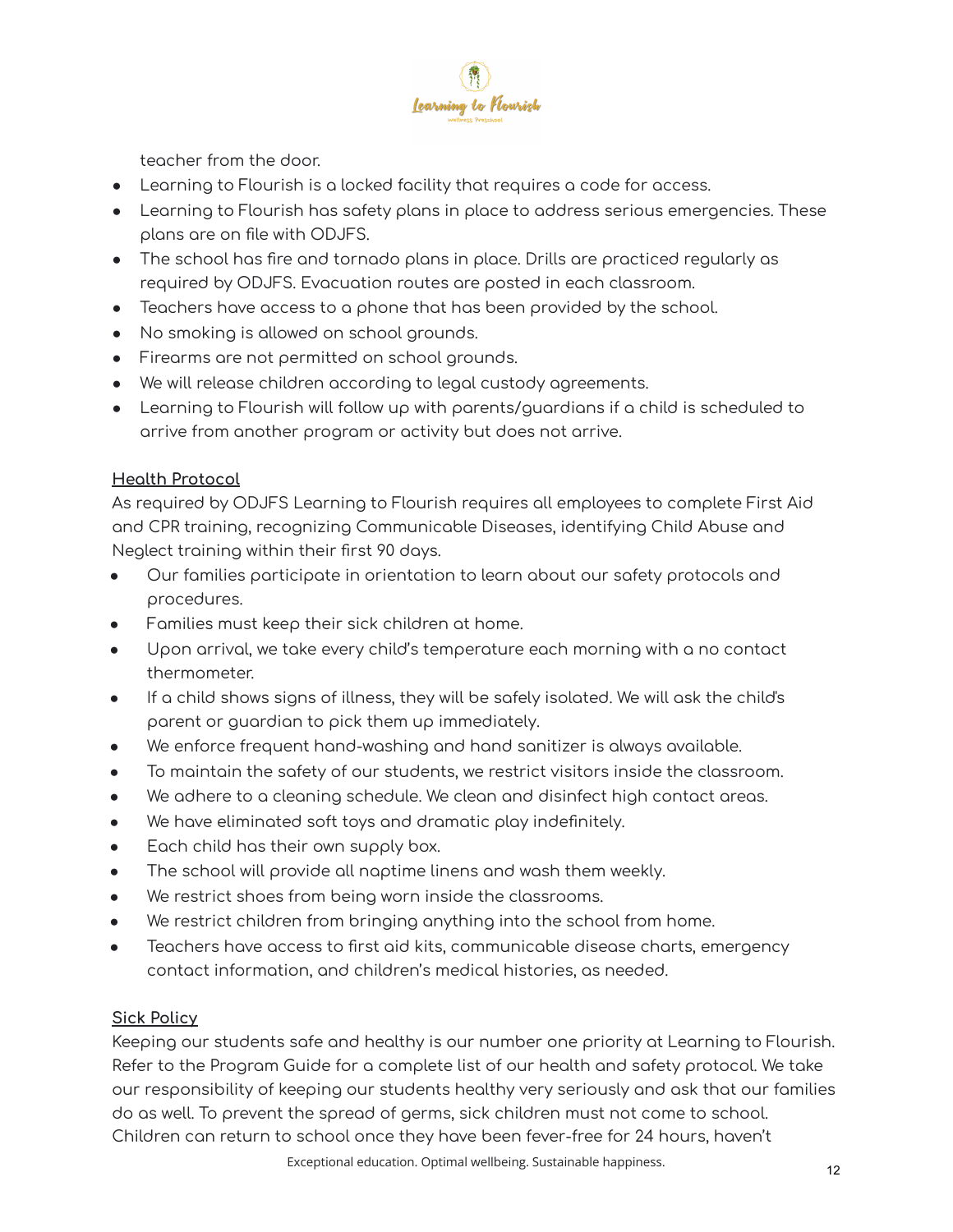

developed any new or worsening symptoms, and symptoms have started to improve.

If a child gets sick at school, we will isolate that child from the rest of our students. Parents must pick up their sick child promptly. Our sick policy complies with the Ohio Department of Health's recommendations. Please note that if your child has any of the following symptoms, they may not come to school or must be picked up from school immediately. A child is considered to be sick when demonstrating any of the following symptoms:

- Temperature of at least one hundred and one degrees Fahrenheit (one hundred degrees Fahrenheit if taken axillary) when in combination with any other sign or symptom of illness.
- Diarrhea (two or more abnormally, unexpectedly or unexplained loose stools within a twenty-four hour period).
- Severe coughing, causing the child to become red or blue in the face or to make a whooping sound.
- Difficult or rapid breathing.
- Yellowish skin or eyes.
- $\bullet$  Redness of the eye or eyelid, thick and purulent (pus) eye discharge, matted eyelashes, burning, itching, or eye pain.
- Untreated infected skin patches, unusual spots, or rashes.
- Unusually dark urine and /or gray or white stool.
- Stiff neck with elevated temperature.
- Evidence of untreated lice, scabies, or other parasitic infestations.
- Sore throat or difficulty in swallowing.
- Vomiting more than one time or when accompanied by any other sign or symptom of illness.

## **In-Person Participation Algorithm**

Sick children are not permitted to attend school. Refer to the Child In-Person Participation Algorithm if your child has COVID-19 symptoms to determine if your child can attend school. Children are required to quarantine for the minimum number of days required by the CDC if exposed to COVID-19 or testing positive for the virus. The timeframe starts from the date of exposure or positive test result.

## **Emergency Procedures**

We ask that parents allow their child to be transported to Nationwide Children's Hospital in our Enrollment Application. In the case of an emergency, Emergency Medical Services will be called immediately, followed by the student's parents. In the case of minor injuries, parents will be notified and will receive an incident/injury report. Parents who refuse to grant consent for transportation will be required to pick their child up immediately in the case of an emergency. In a life-threatening emergency, the school reserves the right to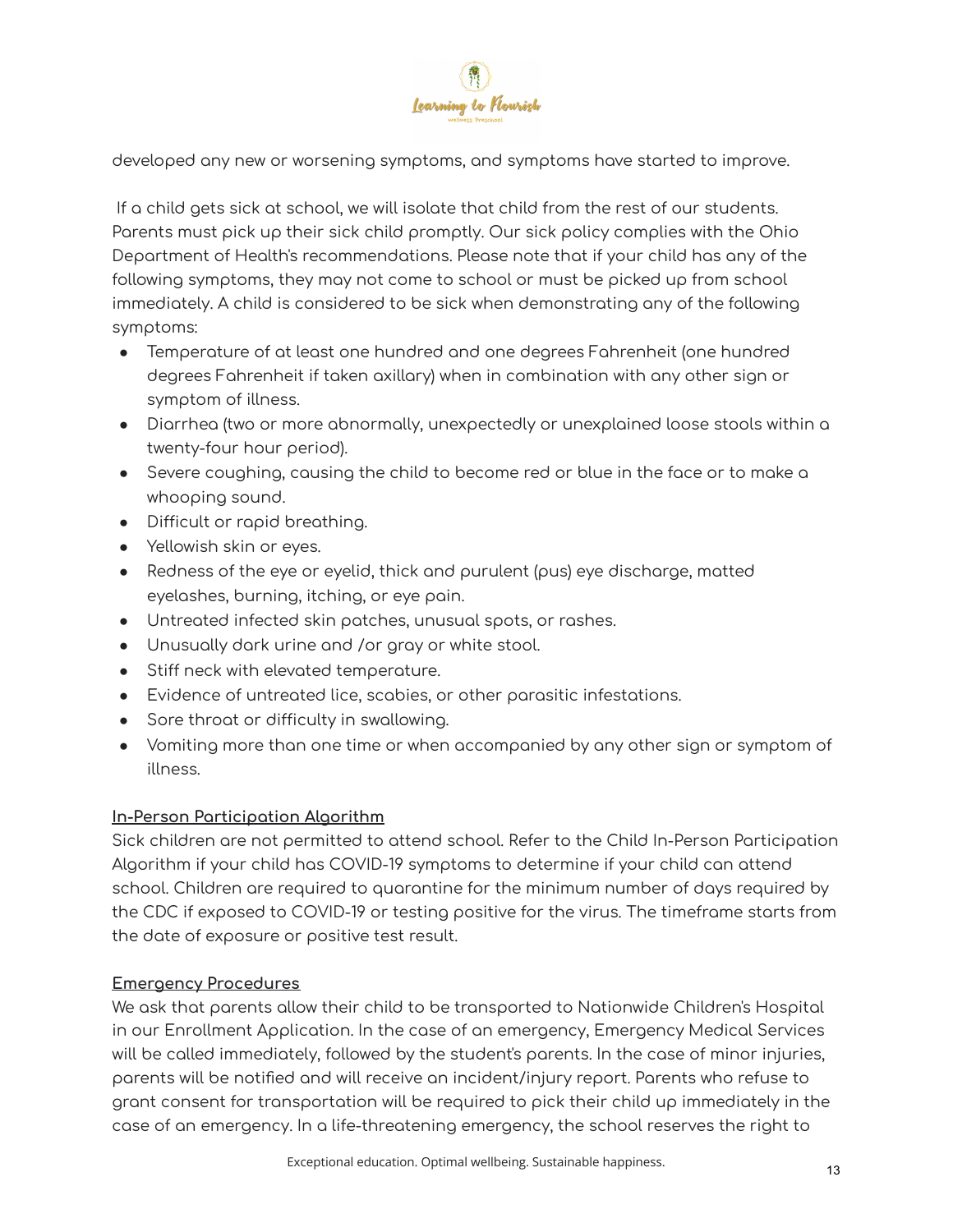

call emergency services to provide care. All of our staff members completed First Aid and CPR training within their first 90 days of employment.

#### **Administration of Medication**

We prefer that medication is administered before school when possible; however, we will work with parents if Learning to Flourish must administer medication during the school day. In compliance with the ODJFS, parents who wish to have medication administered to their child at school must submit form JFS 01217. Parents must also complete appropriate forms for teachers to administer creams and ointments such as bug spray, sunscreen, and diaper cream. School-aged children that attend summer camp and carry their own medication and ointments.

## **Transportation**

Learning to Flourish does not currently offer off-campus trips that require the children to be transported via a vehicle.

#### **Walking Field Trips**

Learning to Flourish has built outdoor exploration into the daily schedule in the morning and afternoon. We believe having a deep connection to the outdoors is one key component to maintaining positive well-being. Therefore, the enrollment process requires parents to complete a Routine Field Trip form to consent to their child's participation on walking field trips to the soccer field, basketball court, walking path, and park located on Franklin Church's grounds.

## **Water Activities**

Learning to Flourish will notify parents on water play days and encourage parents to bring bathing suits and a towel. Bathing suits and towels will be returned to parents/ guardians to be washed after each use. Water activities may include wading pools, sprinklers, and water toys.

## **Diaper Checks**

The state of Ohio requires that we change our student's diapers every two hours unless there is a bowel movement, in which case we will change the diaper sooner. We collaborate with families to develop individualized potty training plans, including putting a child on the potty before each diaper change. We use positive reinforcement and praise to encourage potty use.

## **Napping and Rest Time**

Every classroom has a designated nap period of approximately 2 hours each school day. Learning to Flourish provides cots, sheets, and blankets that are washed regularly. Parents are free to send a blanket or stuffed animal; however, these items must remain at the school in compliance with our COVID-19 policy. Learning to Flourish will wash these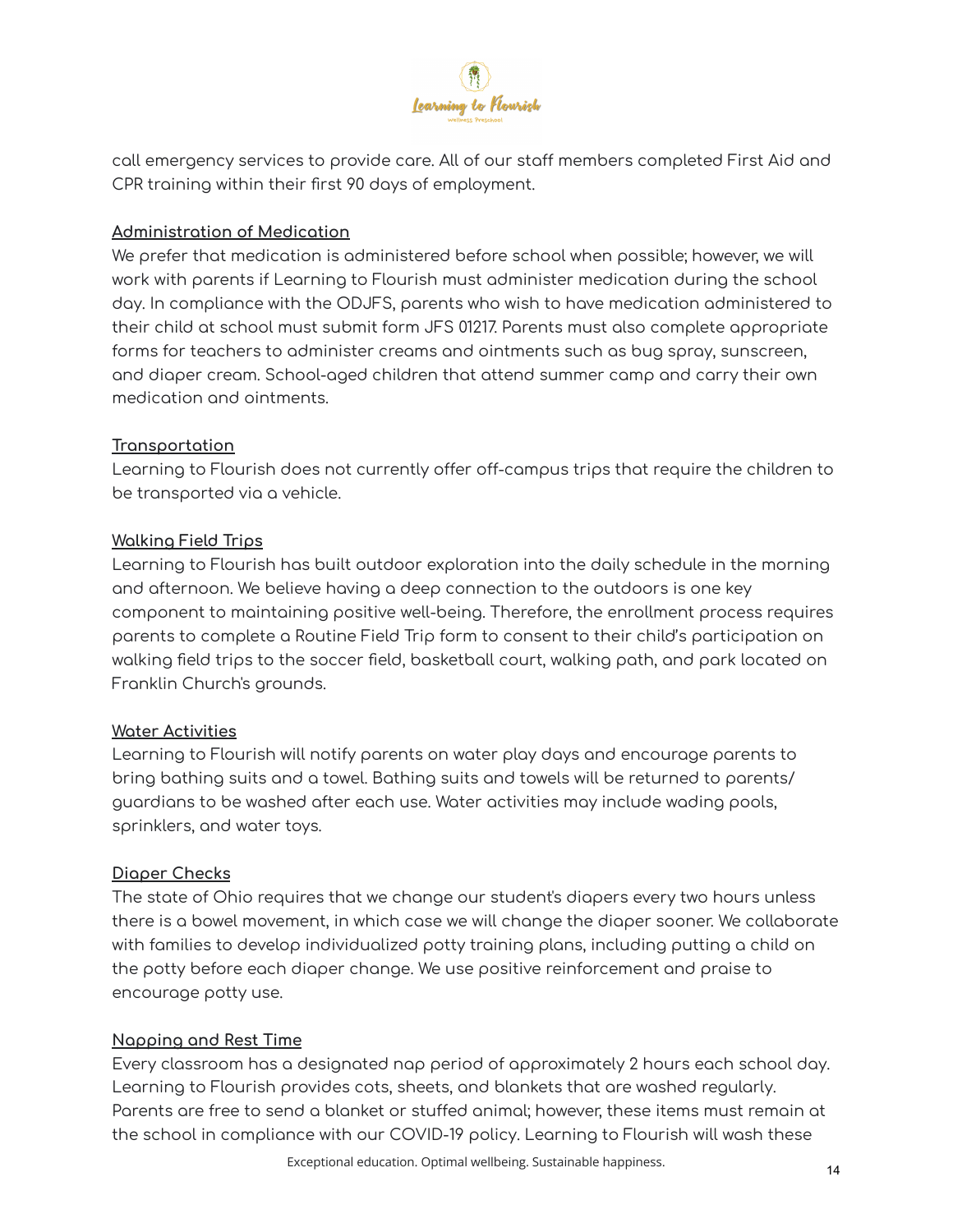

items weekly. Naptime will take place from 12:00-3:00 in the Toddler classroom and from 12:30-3:00 in the Preschool classroom. The Pre-Kindergarten classroom will have rest time from 1:00-3:00. Children who do not wish to nap in Pre-Kindergarten will be provided with quiet activities to do on their cots.

#### **Evening and Nighttime Care**

Learning to Flourish does not provide evening, nighttime, or overnight care.

#### **On-Site Nursing**

We are happy to provide a space for on-site nursing upon request. Please see the administrator in charge for accommodation details.

#### **Proactive Behavior Management**

At Learning to Flourish, we work very hard to get to know our students' strengths, talents, temperaments, and abilities. We value the relationships and rapport we establish with each student. We respond to misbehavior by using a positive, proactive approach. We believe that the following strategies support young children as they learn appropriate behavior, classroom rules, and routines: positive reinforcement, modeling appropriate behavior, reminding language, allowing for redos, natural and logical consequences, redirection, and supporting emotional regulation. We encourage yoga, mindfulness, and breathing practices to help our students reset when they are overwhelmed with negative emotions. We collaborate with parents to develop strategies for supporting children that display challenging behavior patterns by setting responsive goals. We strive to ensure that our students are well-loved, supported, and safe. We are committed to creating environments that support students' growth and development. Parents must respond to the school and cooperate with our efforts to address misbehavior. We are unable to provide one-on-one care. Learning to Flourish may suspend or permanently remove a child if they are harming themselves or others, and parents are not cooperative with the school in finding a solution.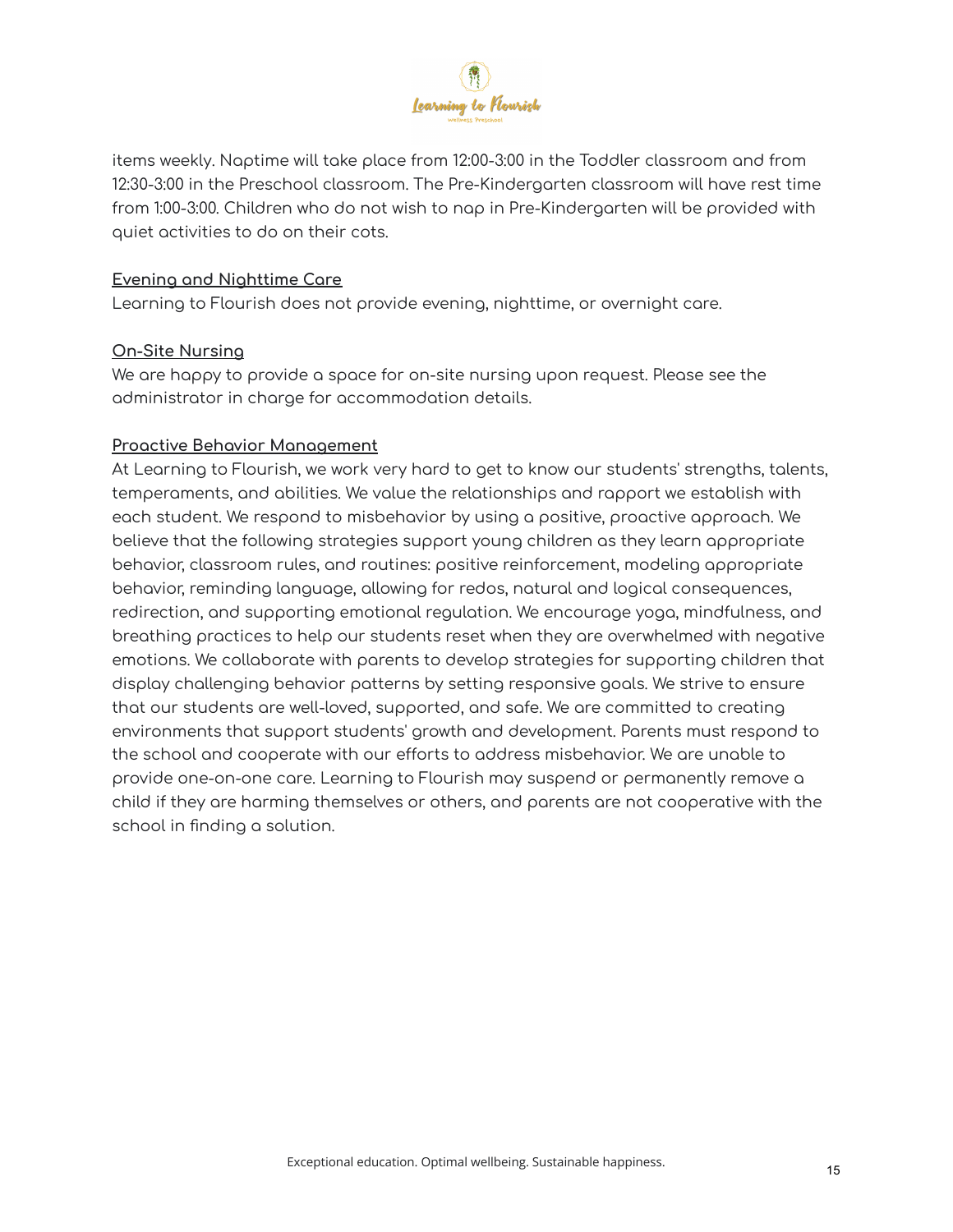

# **Handbook Update Acknowledgement**

Parents will be notified of updates to this Handbook via email. A current copy of the Parent Handbook is available on the school's website at learning2fourish.com. It's the responsibility of parents and guardians to stay abreast of changes made to the Parent Handbook.